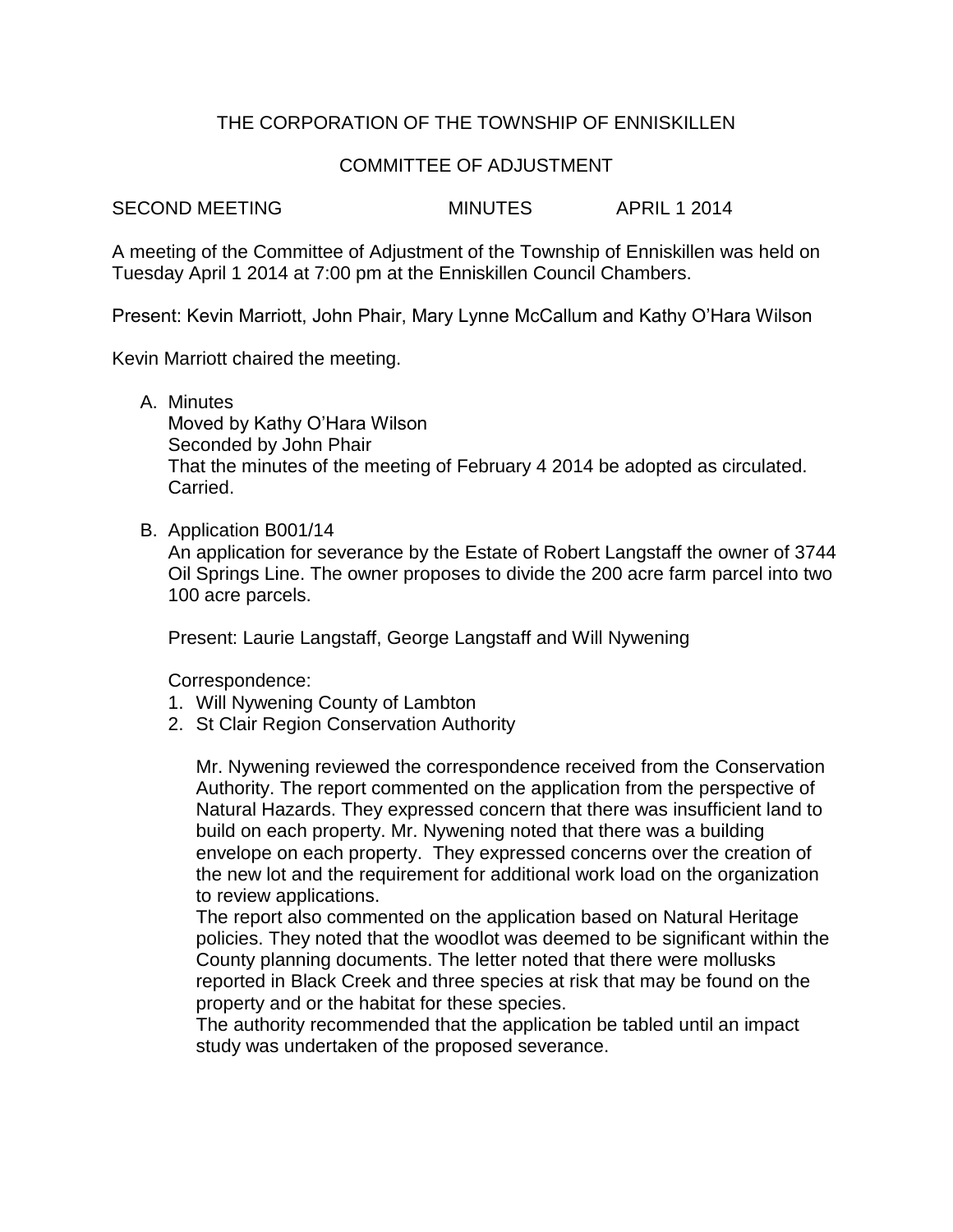Mr. Nywening reported that the agricultural severance policies affect the property. He noted that one lot would only have 5 acres of farmable land. He noted that in his opinion this lot would be more of a residential property. Mr. Nywening noted that the access to the northern portions of the two lots was only possible by travelling over abutting properties. Access was currently provided over 2710 Plowing Match Road. No easement agreement was in place.

Mr. Nywening reported that the division of the land would not have an appreciable impact on the natural environment.

Mr. Nywening noted that to the access concern he recommended that the application not be supported.

George Langstaff noted that the application was submitted by his father who had recently died. George Langstaff reported that his father has made the application to divide the property to provide a parcel for both he and his sister Laurie Langstaff.

George Langstaff reported that he may want to build a house on the property in the future but would not do this if his sister was part owner of the land. Mary Lynne McCallum questioned what access was available to the property located north of Black Creek. Laurie Langstaff reported that the owner of 2710 Plowing Match Road had verbally extended permission to cross the property but would not enter into a formal written easement agreement.

Kevin Marriott noted that the responsibility to provide access to the northern portion of the property would not change with the approval of the application.

Moved by John Phair Seconded by Mary Lynne McCallum That severance application B001/14 be approved subject to conditions.

A recorded vote was requested by Kathy O'Hara Wilson John Phair- In Favour Mary Lynne McCallum- In Favour Kathy O'Hara Wilson- Opposed Kevin Marriott- In Favour

Motion Carried.

Conditions:

- 1. That a copy of the deed and survey in a form suitable for registration be deposited with the secretary- treasurer.
- 2. That a fee of \$250 be paid to the Township of Enniskillen by cash or certified cheque.